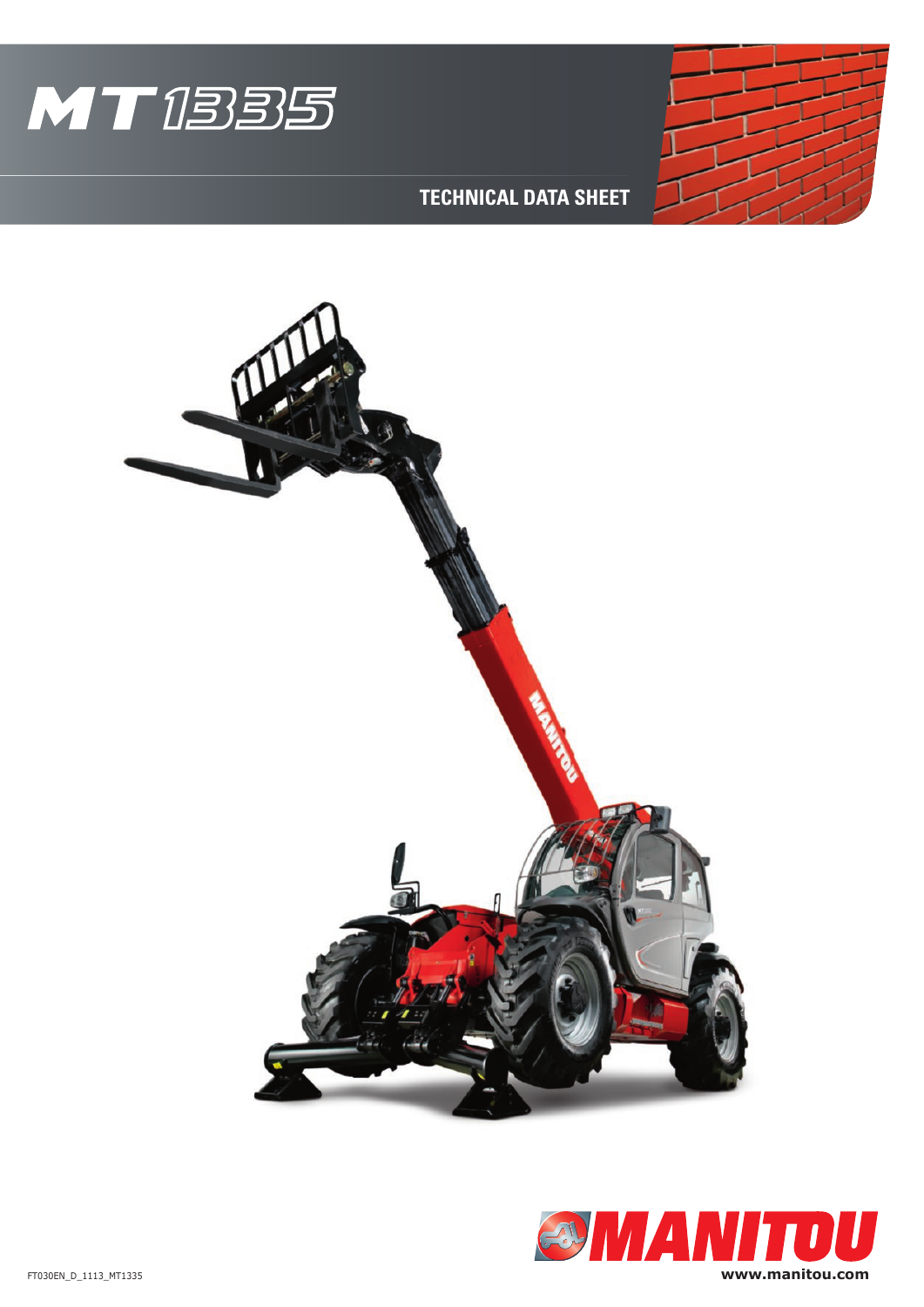## MT1335

|                                                                     | <b>MT 1335</b>                                                               | <b>MT 1335 H</b>             | <b>MT 1335 HA</b> |  |
|---------------------------------------------------------------------|------------------------------------------------------------------------------|------------------------------|-------------------|--|
| <b>Lifting</b>                                                      |                                                                              |                              |                   |  |
| Max. capacity                                                       | 3500 kg                                                                      |                              |                   |  |
| Max. lifting height                                                 | 12.55 m                                                                      |                              |                   |  |
| Max. outreach                                                       | 8.75 m                                                                       |                              |                   |  |
| Break-out force with bucket                                         | 6400 daN                                                                     |                              |                   |  |
| <b>Unladen time</b>                                                 |                                                                              |                              |                   |  |
| Lifting                                                             | 9.8 secs                                                                     |                              |                   |  |
| Lowering                                                            | 8.2 secs                                                                     |                              |                   |  |
| Extension                                                           | 14.2 secs                                                                    |                              |                   |  |
| Retraction                                                          | 9.7 secs                                                                     |                              |                   |  |
| Crowd                                                               | 2.7 secs                                                                     |                              |                   |  |
| Dump                                                                | 2.8 secs                                                                     |                              |                   |  |
| <b>Tyres</b>                                                        | 400/80-24                                                                    |                              |                   |  |
| <b>Braking</b>                                                      |                                                                              |                              |                   |  |
| Service brake                                                       | Oil immersed multi-disc braking on front/rear axles                          |                              |                   |  |
| Parking brake                                                       | Automatic Negative Handbrake                                                 |                              |                   |  |
| <b>Engine</b>                                                       | PERKINS - STAGE 3B                                                           |                              |                   |  |
| Type                                                                | 854E-34TA                                                                    |                              |                   |  |
| Cubic capacity                                                      | 3400 $cm3$                                                                   |                              |                   |  |
| Power                                                               | 102 HP/75 kW                                                                 |                              |                   |  |
| Max. torque                                                         | 420 Nm - 1400 rpm                                                            |                              |                   |  |
| Injection                                                           | direct                                                                       |                              |                   |  |
| Cooling                                                             | water                                                                        |                              |                   |  |
| Laden drawbar pull                                                  | 9800 daN                                                                     |                              | 7800 daN          |  |
| <b>Transmission</b>                                                 | torque converter<br>4 wheel drive                                            | hydrostatic<br>4 wheel drive |                   |  |
| Reversing shift                                                     |                                                                              | electrohydraulic control     |                   |  |
| Number of gears (forward/reverse)                                   | 4/4<br>3/2                                                                   |                              |                   |  |
| Max. travel speed<br>(may vary according to applicable regulations) | 25 kph or 35 kph                                                             |                              |                   |  |
| Steering mode                                                       | 4 wheel steer - 3 Steering Modes                                             |                              |                   |  |
|                                                                     | $\mathbb{C}$<br>$\mathbb{C}^{\mathbb{C}}$<br>KC7-<br>وثامك<br>KC.            |                              |                   |  |
| <b>Controls</b>                                                     | JSM® Joystick multi - function<br>Load Limiter Cut off system - EN15000 Norm |                              |                   |  |
| <b>Hydraulics</b>                                                   |                                                                              |                              |                   |  |
| Pump<br>gear type with priority valve - 125 l/min - 270 bar         |                                                                              |                              |                   |  |
| <b>Capacities</b>                                                   |                                                                              |                              |                   |  |
| Hydraulic oil                                                       | 175 <sub>1</sub>                                                             |                              |                   |  |
| Fuel                                                                |                                                                              | 120  <br>8900 kg             |                   |  |
| <b>Unladen weight (with forks)</b>                                  | 8800 kg                                                                      |                              |                   |  |
| <b>Dimensions</b><br>1. Front wheel centre to carriage              | 1.80 <sub>m</sub>                                                            |                              |                   |  |
| 2. Wheelbase                                                        | 2.88 m                                                                       |                              |                   |  |
| 3. Rear wheel centre to rear face                                   | 1.18 <sub>m</sub>                                                            |                              |                   |  |
| 4. Overall width of cab                                             | $0.88$ m                                                                     |                              |                   |  |
| 5. Ground clearance                                                 | 0.41 m                                                                       |                              |                   |  |
| 6. Overall length to carriage                                       | 5.86 m                                                                       |                              |                   |  |
| 7. Inside tyre width                                                | 1.87 <sub>m</sub>                                                            |                              |                   |  |
| 8. Overall width                                                    | 2.28 m                                                                       |                              |                   |  |
| 9. Overall width (stabilizers lowered)                              | 2.28 m                                                                       |                              |                   |  |
| 10. Overall height                                                  | 2.42 m                                                                       |                              |                   |  |
| Standard forks (length x width x thickness)                         | 1200 x 125 x 45 mm                                                           |                              |                   |  |
| Turning radius (over tyres)                                         | 3.85 <sub>m</sub>                                                            |                              |                   |  |
| Frame levelling                                                     | $+/- 10^{\circ}$                                                             |                              |                   |  |
| Carriage rotation (crowd/dump)                                      | $12^{\circ}/114^{\circ}$                                                     |                              |                   |  |
| <b>Noise and vibration</b>                                          |                                                                              |                              |                   |  |
| Noise at driving position (LpA)                                     | 82 dB                                                                        |                              |                   |  |
| Environmental noise (LwA)                                           | 106 dB                                                                       |                              |                   |  |
| Vibration to whole hand/arm                                         | $< 2.5$ m/s <sup>2</sup>                                                     |                              |                   |  |



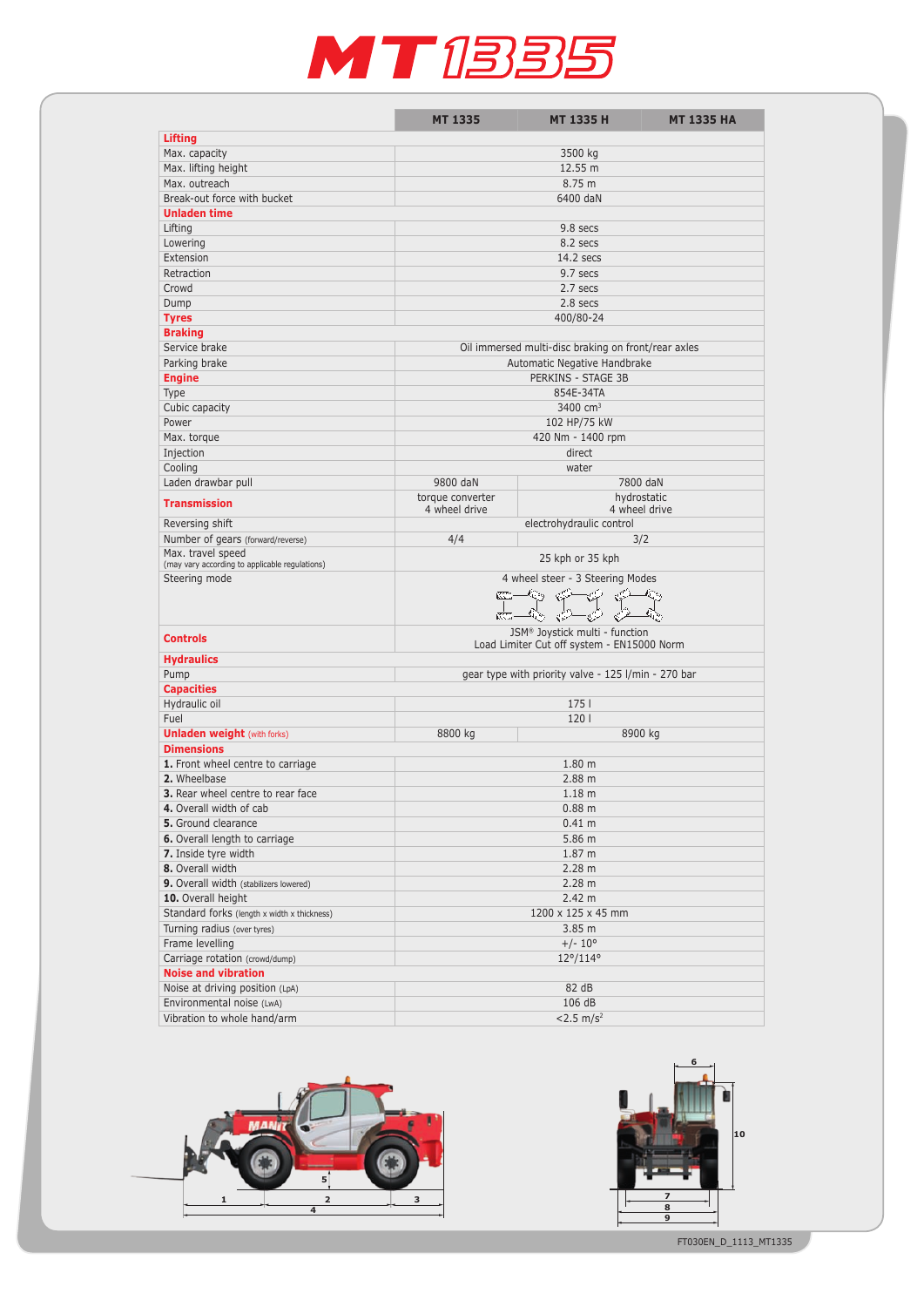

Rough terrain load chart standard EN1459 annex B

Machine on tyres with forks

Machine on stabilizers with forks



This brochure describes versions and configuration options for Manitou products which may be fitted with different equipment. The equipment described in this brochure may be standard, optional or not available depending on

 $\epsilon$